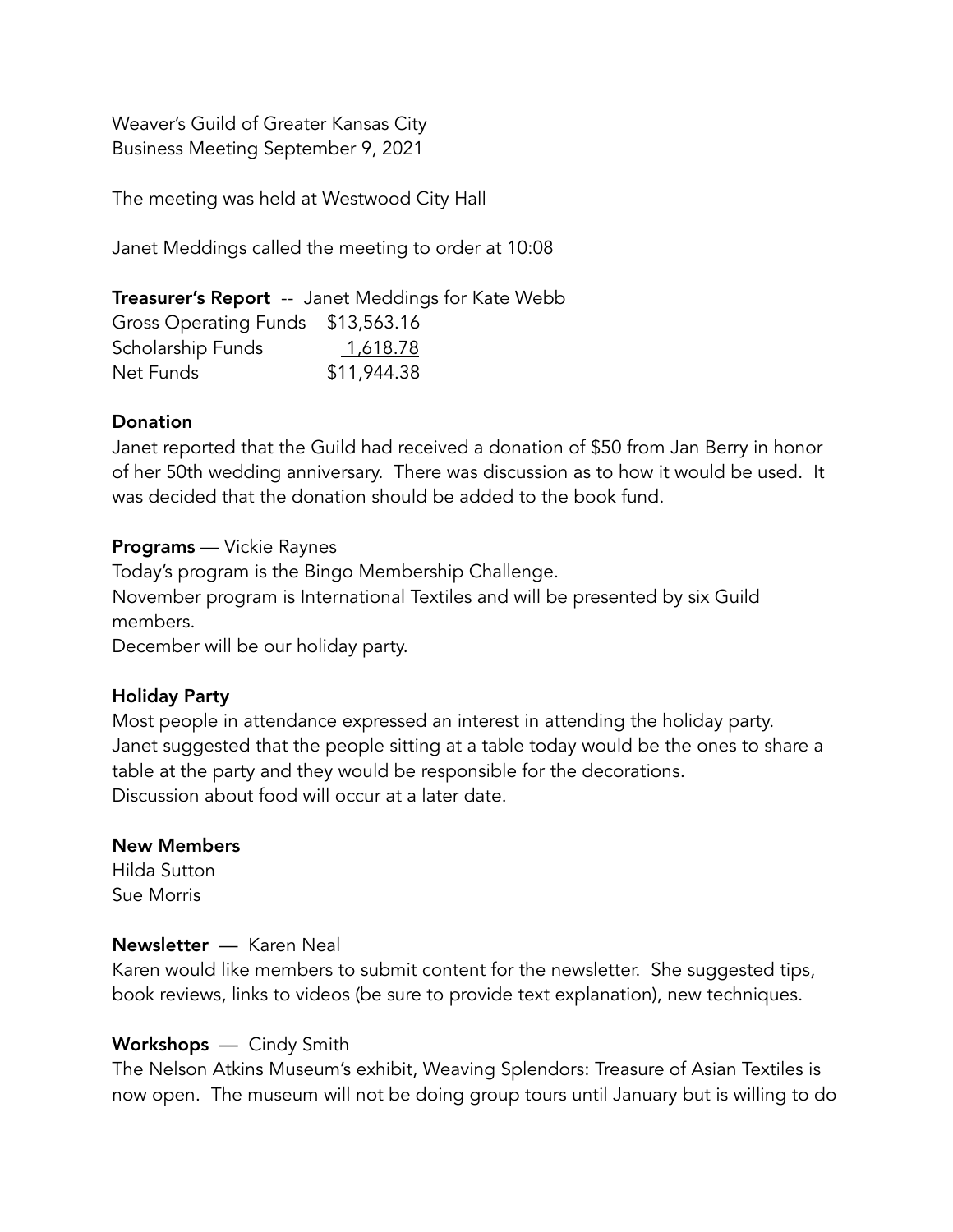private group Zoom sessions. Several people expressed an interest in participating via Zoom.

## KAWS — Cindy Lessenden

Cindy is currently collecting items for the Guild's table display. The Guild will be providing retractable tape measures for the vendor bags. Cindy showed the tape measures with the Guild's new design at the last meeting.

Additional tape measures have been ordered to be given to paid members.

# Informational Post Cards — Janet Meddings

Janet ordered 1000 post cards for \$90. The cards should be arriving any day. They will be distributed from the Guild's table at KAWS and will be given to fiber arts stores in the area. Members who have gallery displays or who are demonstrating fiber arts skills should also use them for people to take.

# Scholarships — Gail White

Because of lack of requests for scholarships the past couple of years, it had been determined that the Guild should loosen the requirements as to post scholarship sharing of information. Gail's suggested changes will be submitted to the Board and upon approval will be published the the newsletter. It was noted that scholarships are only for events outside of the Guild and can be applied to online and virtual events.

# Webpage — Janet

The video section of the Guild's webpage has been removed as there have been no new videos submitted. This section can be restored if a member finds a useful/ interesting video, writes a description and submits it.

# Equipment

The looms, equipment and weaving accessories owned by the Guild must be removed from the house where they are currently residing. It was suggested that a storage unit be rented. It was quickly determined that this would be too expensive, especially since there are very few rental requests. Janet had identifies that there has only been one piece of equipment rented once a year for the last five years. The equipment has had to find four different homes in the last five years. It was then suggested that we sell the equipment.

Cindy Smith moved that the equipment be sold. Vickie Raynes seconded the motion. By a show of hands, the motion passed unanimously.

It will require a couple of trucks to move the looms to a temporary location pending the sale. Janet has a truck and several others volunteered the use of their trucks.